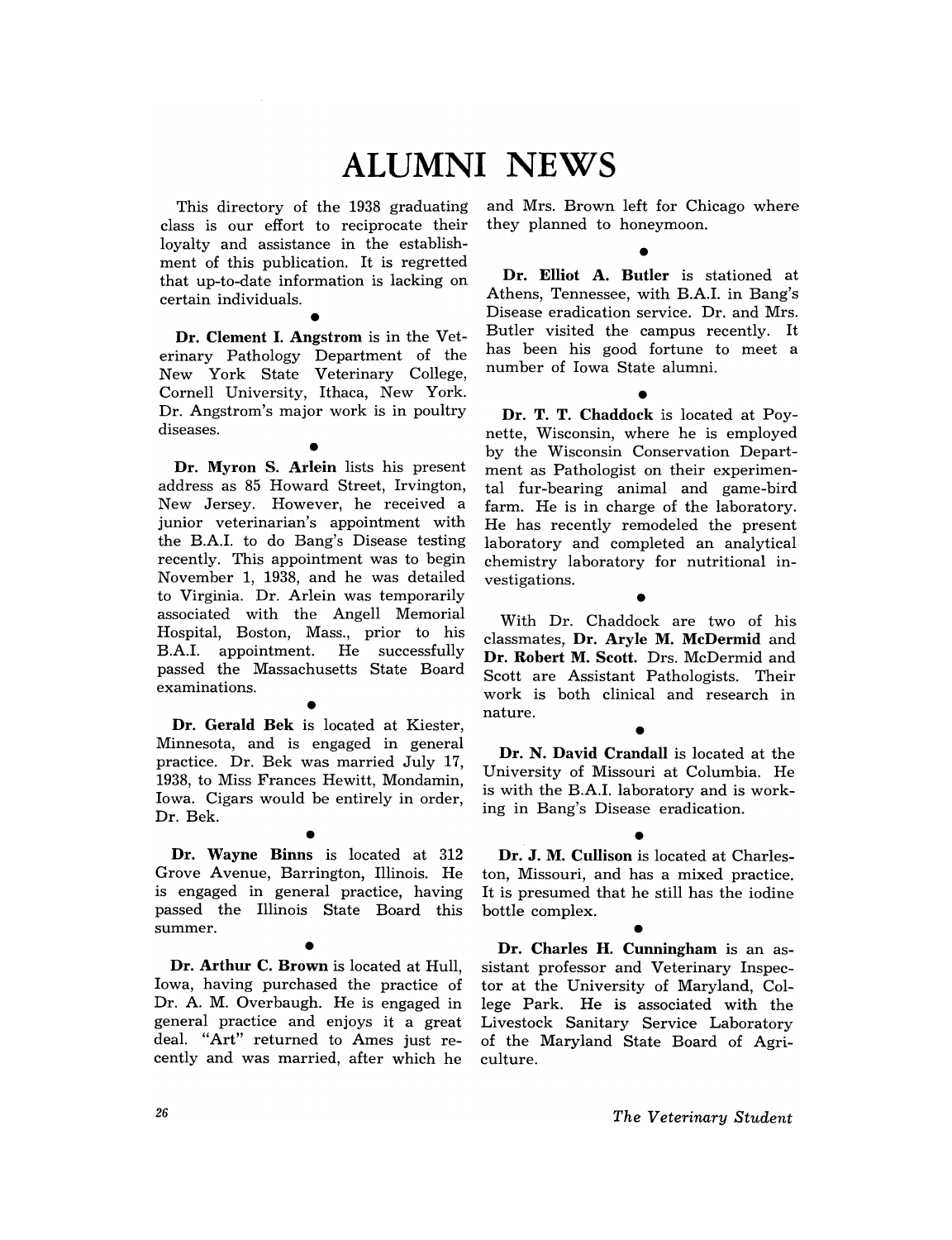Dr. John C. deHoll is located at 1701 16th Avenue, South, Birmingham, Alabama, and is County Milk and Food Inspector with headquarters at Bessemer, Alabama. He sees Dr. Everett T. Anderson, '37, alumnus of the Vet Quad occasionally.

•<br>. . Dr. James A. Fitch is living at 2111 Knapp Street, St. Paul, Minnesota. He is a Junior Veterinarian in the B.A.I. Bang's Disease Eradication Service.

• Dr. Jack Gregory was married to Miss Grace Findlay of St. Louis, Missouri, August 27, 1938. They are at home when practice allows it at 7625 Florissant Road, St. Louis. Dr. Gregory secured his commission as First Lieutenant in the Army Reserve Corps since graduation last June. He is enjoying his work very much and modestly describes his practice as routine small animal work. He appreciates his boss-who happens to be his father, Dr. P. H. Gregory, and considers himself lucky.

### $\bullet$

Dr. Luther M. Griffin has his residence at 603 Sunset Terrace, Amarillo, Texas. He is the City Veterinarian with duties as milk and meat inspector. Dr. Griffin also does some mixed practice as a sideline. He was another unfortunate victim of an automobile accident but is recovering nicely. Dr. Griffin would welcome a visit from his classmates and friends.

• Dr. Chester E. Guthrie gives Norwalk, Connecticut, as his address where he is doing general practice.

## •

Dr. George G. Hartle is engaged in a mixed practice at Owatonna, Minnesota.

• Dr. K. W. Klaus is stationed at Huston, Minnesota, where he is working at Bang's Disease eradication with the B.A.I. He was married to Miss Beth Ellen Brown on June 18, 1938.

## •

Dr. Andrew Koostra is practicing at Bowling Green, Kentucky. Dr. Koostra was married in August.

• Dr. Maurice C. Larson is practicing at Norway, Iowa.

•

Dr. Frank Linn is wrestling a weighty general practice. He is associated with Dr. W. Grua, Radcliffe, Iowa. Dr. Linn gets down to Ames for some of the football games.

• Dr. Warren R. Marks is in general practice with Dr. William Moermond at Everly, Iowa. It is rumored he makes frequent trips to Des Moines and will continue to do so until such time as he takes the attraction to Everly.

• Dr. Raymond Minor is practicing at Waukon, Iowa. Dr. Minor had the misfortune to be incapacitated by the injury and infection jinx this summer, but is in good condition at present.

• Dr. L. A. Moen is stationed at Cass Lake, Minnesota. He is with the B.A.I.

• Dr. John Morton is doing a mixed practice at Webster City, Iowa. He is near enough for us to hear some of the favorable comments.

• Dr. Willis B. McCannon is located at 212 Walnut Street, Aurora, Illinois. He is associated with Dr. Glen D. Grogan in a general practice.

## •

Dr. J. Allen McCurdy went to Texas A. & M. College, College Station, Texas, on an instructorship in Veterinary Anatomy.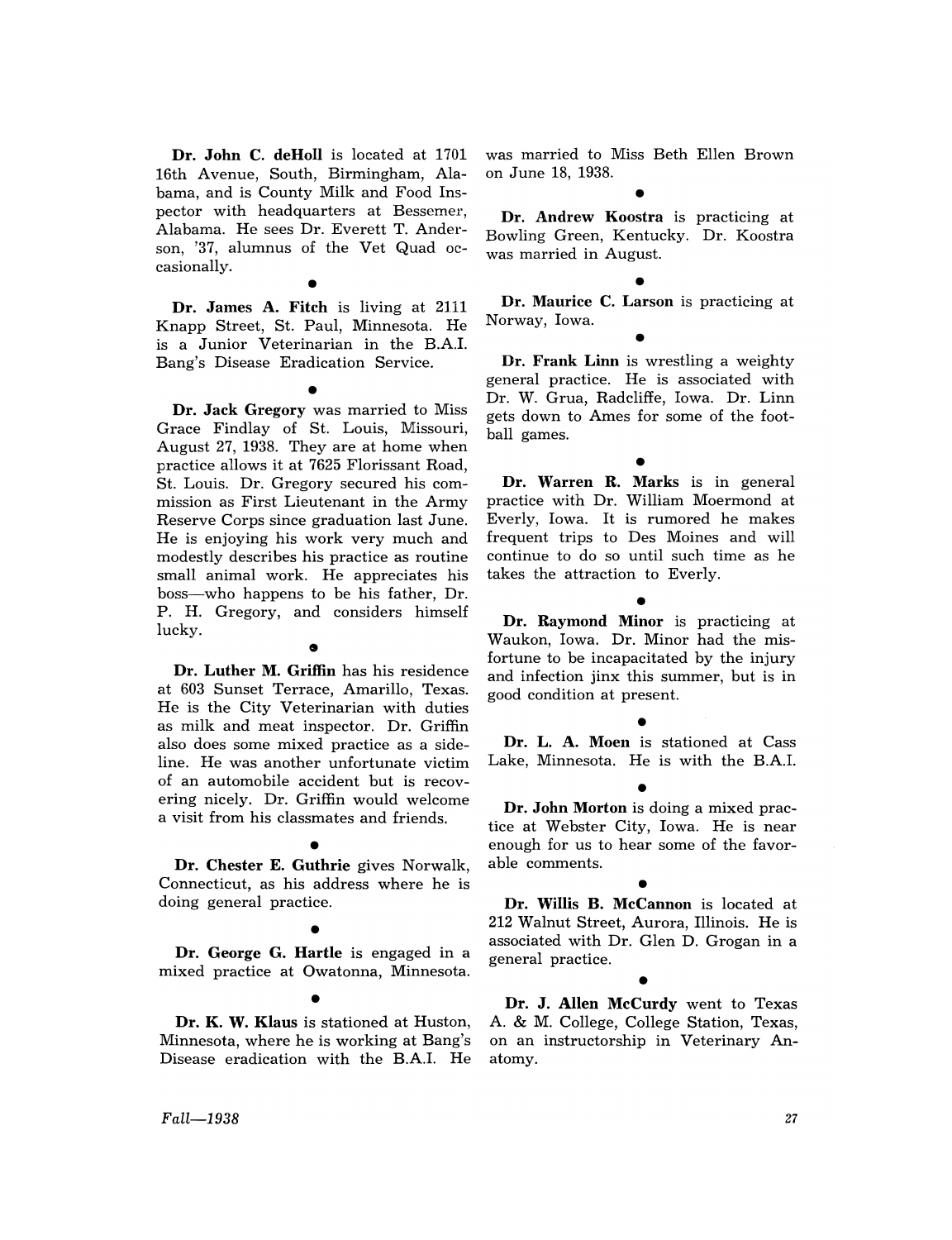Dr. L. A. Osborn is situated at Blooming Prairie, Minnesota, where he is associated with Dr. B. A. Zupp in general practice.

•

Dr. Nolte J. Perley has a general practice at Oakland, Iowa. He writes, "I get a great deal of satisfaction out of my work-and so do my creditors." He was married to Miss Helen Humphrey on June 18.

•<br>.. Dr. John A. Randle has started a nice dairy practice at West Point, Mississippi. He is also doing some meat inspection.

• Dr. Earl Ritter is practicing at Sumner, Iowa.

 $\bullet$ .

Dr. Ralph Ruggles is with the Eastman Small Animal Clinic, Moline, Illinois.

• Dr. Roger C. Scott is at Knoxville, Iowa, helping his father, Dr. C. J. Scott.

• Dr. Robert Short is with the Bell Animal Hospital, Pasadena, California. He is doing a mixed practice with emphasis on small animal work.

• Dr. Margaret Sloss is still in Ames. She is Assistant in Veterinary Pathology and bears the distinction of being the first co-ed to gain a D.V.M. dgeree at Iowa State.

 $\bullet$ Dr. Harry Snelbaker's address is 211 Knickerbocker Road, North Hackensack, New Jersey. He is in small animal practice.

 $\bullet$ <br> $\cdot$   $\cdot$ Dr. Calvin A. Swick is at Rapid City, South Dakota. He plans to return to Ames for advanced work in the near future.

Lt. Burton C. Thompson is living at 1921 17th Avenue, Columbia, Georgia. Lt. Thompson not only convinced Uncle Sam that he was good, but also won Miss Olive Swanson ('38 Vet Queen at LS.C.) as his bride.

• Dr. Vale U. Thomson is practicing at Gravity, Iowa. Dr. Thomson also had the bad luck of being injured in an automobile wreck, but escaped uninjured. He was married to Miss Annabelle Herbert of Atlantic, Iowa, on July 28.

•

Dr. Edward Von Glan is now at 1101 West Lake North, Seattle, Washington, where he is associated with Dr. Ehmer's Small Animal Hospital.

•

Lt. Ben J. Ward was detailed to Barksdale Field, Louisana. His residence is 680 Jordan Street, Shreveport, Louisiana. He is meat and milk inspector for the C.C.C. in his district and for Barksdale Field.

• Dr. Roy F. Zook is at 1021 Davis Street Evanston, Illinois. Dr. Zook is working with Dr. C. N. Bramer in the Bramer Animal Hospital. He was forced to take the Pasteur Treatment to prevent rabies.

We regret there is no information on the following men: Dr. Leland S. Hughes, Dr. George Berry, Dr. Robert Miller, Dr. Thomas Sneckkloth, Dr. W. E. Merritt.

## $\mathbf{A}$ WHAT'S THIS?

Evidence of the decay of our civilization: Wayne Miller telling questionable stories in Clinic without blushing.

### -----~ .• ~------ HIDDEN TALENT

Further hidden talents were uncovered in the diagnostic laboratory the other day

*The Veterinary Student*